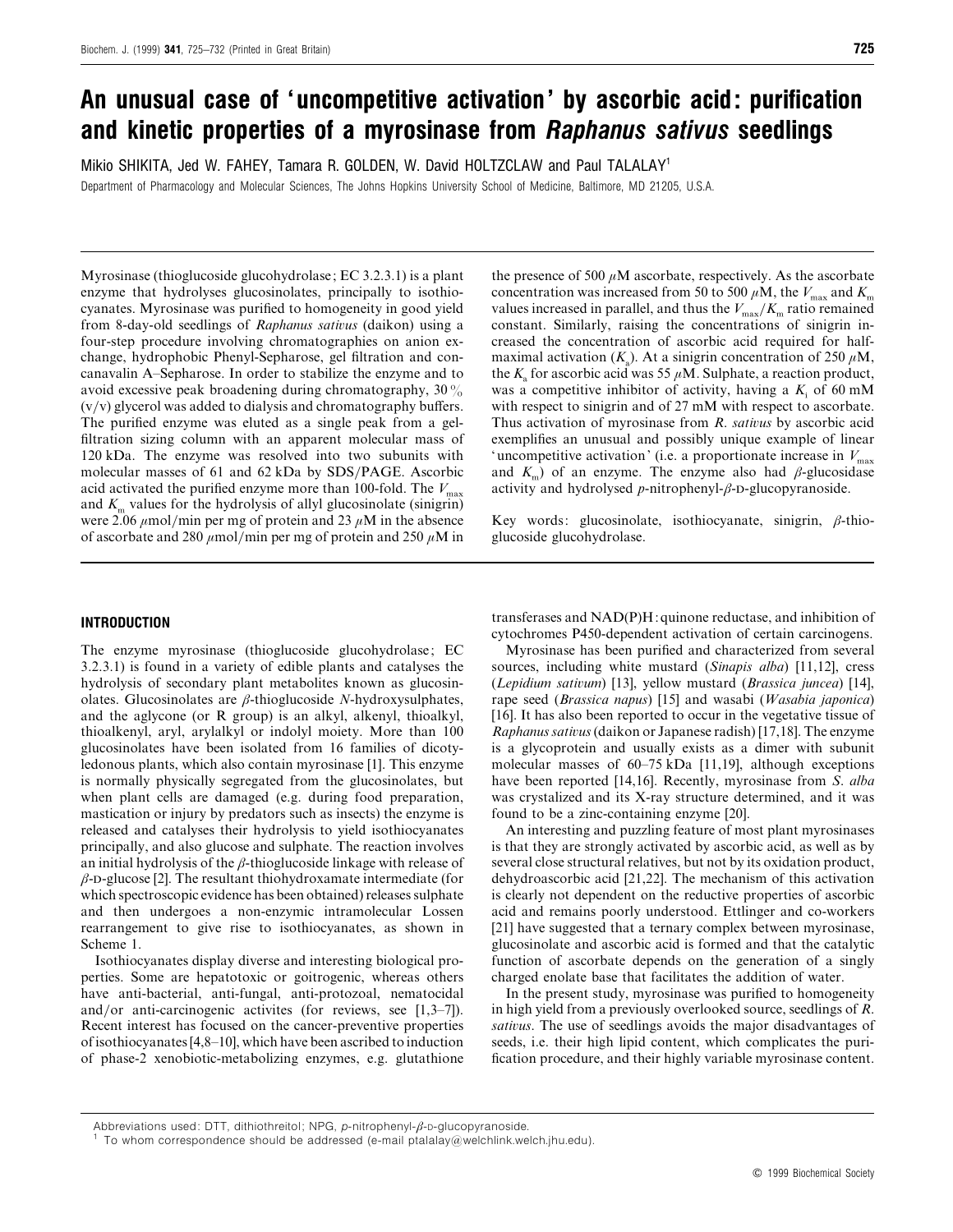

*Scheme 1 Enzymic conversion of glucosinolates to isothiocyanates by myrosinase*

An efficient procedure for obtaining purified myrosinase is needed for studies on the mechanism of the anti-carcinogenic effects of glucosinolates and isothiocyanates [10].

Highly purified daikon myrosinase described in this paper was almost totally inactive in the absence of added ascorbic acid. Activation by ascorbate showed the unique characteristics of linear 'uncompetitive activation', i.e. increases in both the  $K_{\text{m}}$  and  $V_{\text{max}}$  values for the glucosinolate substrate without changes in the  $V_{\text{max}}/K_{\text{m}}$  ratio. Although increases in both  $K_{\text{m}}$  and  $V_{\text{max}}$  of the enzyme from *S*. *alba* have been noted previously [23], to our knowledge this type of kinetic behaviour has not been characterized or designated previously as 'uncompetitive activation'.

#### *EXPERIMENTAL*

#### *Materials*

Sinigrin and methyl- $\alpha$ -D-mannopyranoside were from Sigma (St. Louis, MO, U.S.A.). L-Ascorbic acid, p-glucose, potassium sulphate and other reagents were from J. T. Baker (Phillipsburg, NJ, U.S.A.). Concanavalin A–Sepharose, Q-Sepharose Fast Flow and Phenyl-Sepharose Fast Flow were from Pharmacia (Piscataway, NJ, U.S.A.) and CentriPrep-10 concentrators were from Amicon (Beverly, MA, U.S.A.). *R*. *satius* L. (daikon) seeds were from Dover Sales (Piedmont, OK, U.S.A.).

#### *Growth of seedlings*

Seeds were plated on sterile  $1\%$  agar in trays at a density of about 20 seeds/cm<sup>2</sup> and allowed to grow at 25 °C by day/20 °C by night under cool-white fluorescent light on a 16:8 h light/dark cycle. After 7–8 days, seedling trays were frozen at  $-80$  °C *in situ*, and aerial portions of the plants were collected and stored at  $-80$  °C in 50-g portions. This rapid deep freezing prevented substantial myrosinase action on endogenous glucosinolates.

## *Myrosinase assay*

Myrosinase activity was determined by measuring the rate of decrease in absorbance at 227 nm resulting from the hydrolysis of sinigrin [24]. The 1.0-ml reaction mixture contained (unless otherwise stated): 33 mM potassium phosphate buffer, pH 6.0, 150  $\mu$ M sinigrin, 500  $\mu$ M ascorbic acid and 1 mM EDTA. The reaction was initiated by the addition of  $1-5 \mu l$  of enzyme and run for 3–5 min at 25 °C. Because of an initial lag of 0.5–1.0 min before the reaction velocity became linear, the rate was determined from the linear portion of the assay curve. Enzymic activity (1 unit) was defined as that which hydrolysed 1  $\mu$ mol of sinigrin per min. A molar extinction coefficient of  $\epsilon =$ 6780 M<sup>-1</sup>·cm<sup>-1</sup> [24] for sinigrin at 227 nm was used. Protein concentrations were determined by the bicinchoninic acid method [25] with BSA as a standard. Specific activities are expressed as units/mg of protein.

The  $\beta$ -glucosidase activity of myrosinase was assayed by measuring the liberation of *p*-nitrophenol from the substrate *p*nitrophenyl- $\beta$ -D-glucopyranoside (NPG) at 25 °C. The reaction mixture contained 50 mM Tris/phosphate buffer, pH 8.5, 1 mM EDTA, 500  $\mu$ M ascorbate, 25 mM NPG and 0.005  $\%$  BSA in a volume of 1 ml. The reaction was initiated by the addition of enzyme and the increase in absorbance was monitored at 402 nm. A molar extinction coefficient for *p*-nitrophenol of  $\epsilon$ =  $17700 \text{ M}^{-1} \cdot \text{cm}^{-1}$  was used.

Velocity measurements used to derive kinetic parameters were, in most cases, based on multiple determinations. Agreement of the values with Michaelis–Menten predictions was checked by linear-regression calculations and found to be satisfactory. For example, for the data shown in Figure 4 (see below), the analysis for all data shown gave  $r$  values of  $> 0.995$  and the slopes were all parallel within 95 $\%$  confidence limits.

#### *Purification of myrosinase*

#### Preparation of crude extracts

The small-scale crude extracts used in the initial activity screen were prepared in 0.5 M NaCl/20 mM potassium phosphate, pH 7.4, by grinding the plants in a glass homogenizer and centrifuging the homogenates at  $1000 g$  for 3 min to remove particulate material.

The large-scale extracts ultimately used for enzyme purification were prepared by placing 50 g of frozen daikon seedlings (grown for 8 days) in a chilled  $(-20 \degree C)$  ceramic mortar and pulverizing under liquid nitrogen (total volume about 1 litre). The pulverized material was transferred to a glass beaker, allowed to warm to about  $0^{\circ}$ C and then 100 ml of 10 mM imidazole/HCl (pH 6.0) containing 1 mM EDTA and 1 mM dithiothreitol (DTT) were added. This suspension was stirred for 30 min at 0 °C, and then centrifuged for 15 min at 10000  $g$  at 4 °C. The supernatant fraction was maintained at 4 °C, filtered through glass wool and concentrated using CentriPrep-10 concentrators. The concentrate was dialysed exhaustively at  $4^{\circ}$ C against 10 mM imidazole/HCl, pH 6.0, containing 1 mM EDTA, 1 mM DTT and 30%  $(v/v)$ glycerol, which reduced the volume to about 50 ml.

#### Purification procedure

The dialysate was recentrifuged to remove insoluble material and applied to an open  $2.5 \text{ cm} \times 9.0 \text{ cm}$  column of Phenyl-Sepharose Fast Flow that had been equilibrated with the above imidazole/ EDTA/DTT/glycerol buffer at 25 °C. The unadsorbed fraction (60 ml) was collected and then applied to a  $2.5 \text{ cm} \times 7.5 \text{ cm}$ Pharmacia FPLC column of Q-Sepharose Fast Flow, also at 25 °C, which had been equilibrated with the same imidazole/ EDTA}DTT}glycerol buffer. After washing exhaustively with the starting buffer, the column was eluted with a 100-ml linear gradient of 10–100 mM imidazole}HCl, pH 6.0, containing EDTA, DTT and glycerol, as described above. Myrosinase activity was eluted at 80–100 mM imidazole, and the pooled main activity peak (30 ml) was concentrated to about 10 ml by means of CentriPrep-10 concentrators. The concentrated enzyme solution was dialysed against 20 mM Tris/HCl (pH 7.4) containing 0.5 M NaCl, 1 mM DTT and 30 $\%$  glycerol and applied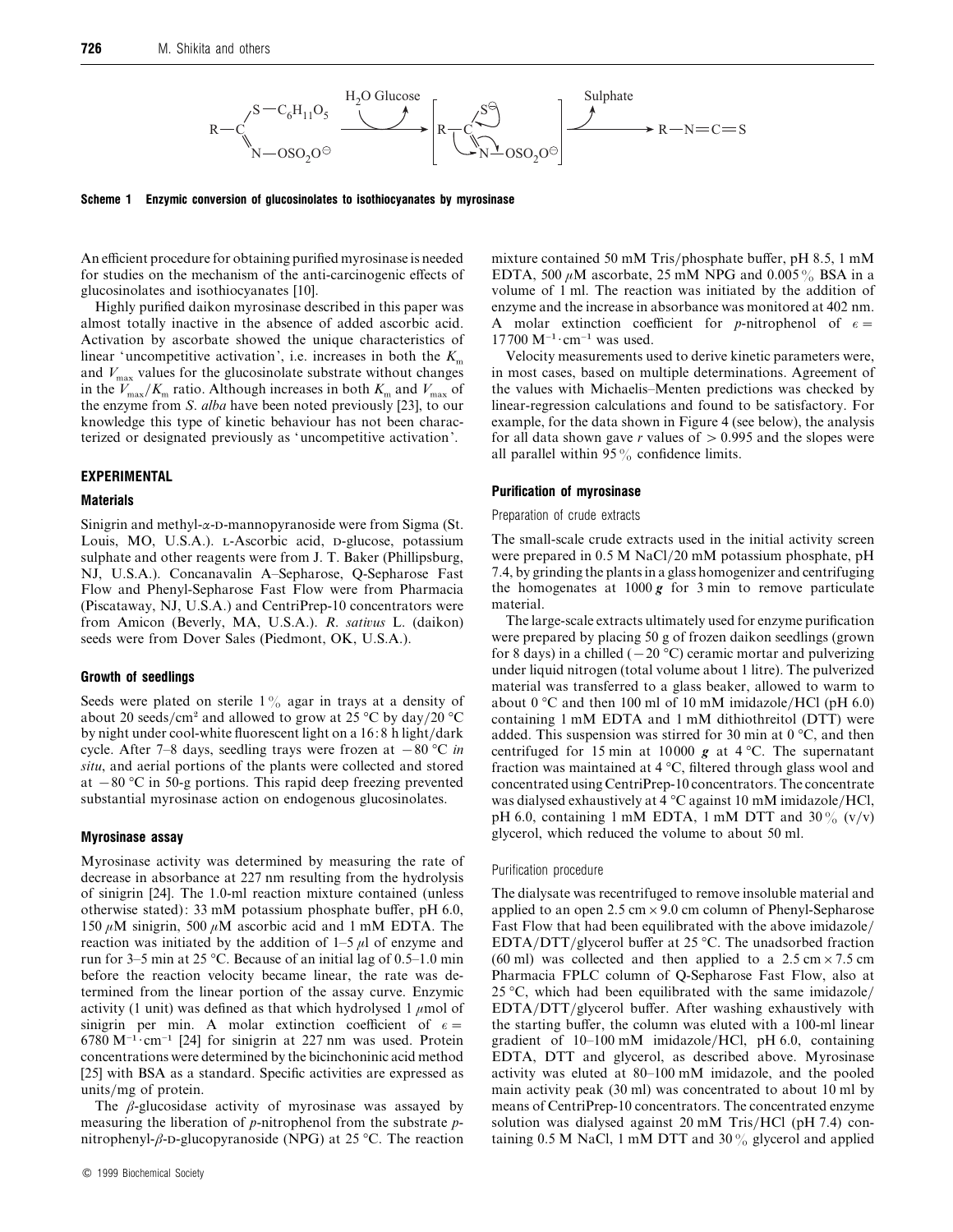to an open 1.2 cm  $\times$  0.7 cm column of concanavalin A–Sepharose at  $4^{\circ}$ C. The column was washed with 10 ml of the same Tris/ NaCl/DTT/glycerol buffer and then eluted with the same buffer, also containing 250 mM methyl- $\alpha$ -D-mannopyranoside. The flow rate was maintained at less than 2 ml per h. The active fractions were pooled (15–17 ml), concentrated to 2–3 ml in CentriPrep-10 concentrators and dialysed against 100 mM imidazole/HCl, pH 6.0, containing 1 mM EDTA, 1 mM DTT, 0.5 M NaCl and 50 $\%$ glycerol. This solution was diluted to 30 $\%$  glycerol and applied in 0.2-ml aliquots to a  $1 \text{ cm} \times 30 \text{ cm}$  Superose 12 column (Pharmacia) equilibrated with 10 mM imidazole/HCl, pH 6.0, containing 1 mM EDTA, 1 mM DTT, 0.5 M NaCl and  $30\%$ glycerol. Activity was eluted at a constant flow rate of  $0.1 \text{ ml/min}$ . The purified enzyme was concentrated and then stored in small aliquots at  $-80$  °C. Full activity has been retained for more than 2 years.

# Analytical electrophoresis

Slab-gel electrophoresis was carried out at 25 °C in a Mini Protean apparatus (Bio-Rad, Hercules, CA, U.S.A.). For analysis of native enzyme, a separating gel was prepared with  $7.5\%$ polyacrylamide and pre-run extensively with 75 mM Tris/HCl, pH 8.9, containing 1 mM mercaptoacetic acid. The stacking gel  $(2\%$  polyacrylamide in Tris/phosphate, pH 6.6) was polymerized using riboflavin. After electrophoresis at 4–8 mA for 100 min, one portion of the gel was stained with Coomassie Brilliant Blue R-250, and the other portion was incubated at room temperature for 5–10 min in 40 mM sodium acetate buffer, pH 6.0, containing 12 mM sinigrin, 0.5 mM ascorbic acid, 1 mM EDTA and 50 mM  $BaCl<sub>2</sub>$ . The sulphate liberated by the enzymic reaction produced an easily visible precipitate of barium sulphate in the gel [15].

SDS/PAGE was carried out in the same apparatus by using a  $10\%$  separating gel and a 5% stacking gel, essentially according to the procedure of Laemmli [26], except that the separating and stacking gel buffers were Tris/phosphate. The proteins were visualized by staining with Coomassie Brilliant Blue R-250.

#### *RESULTS*

#### *Preliminary screening of plant sources*

In order to determine the most suitable source of seedlings for the preparation of myrosinase, crude extracts of 7-day-old seedlings of 18 different Cruciferae, including broccoli, daikon, Chinese cabbage, cress, mustard greens, mustard seed and arugula were screened initially for enzymic activity (results not shown). Daikon seedlings had the highest activity and, together with their low seed cost and low oil content, were chosen for the large-scale purification of myrosinase. Maximal specific activity

*Table 1 Purification of the major species of myrosinase from 50 g of 8 day-old R. sativus (daikon) seedlings*

| Purification step        | Total<br>protein<br>(mq) | Total<br>activity<br>(units) | Specific<br>activity<br>(units/ma) | Purification<br>$(-fold)$ | Yield<br>(%) |
|--------------------------|--------------------------|------------------------------|------------------------------------|---------------------------|--------------|
| Initial extract          | 1789                     | 1253                         | 0.70                               | 1.00                      | 100          |
| Phenyl-Sepharose         | 839                      | 1093                         | 1.34                               | 1.91                      | 87           |
| Q-Sepharose              | 29.3                     | 788                          | 26.8                               | 38.4                      | 63           |
| Concanavalin A-Sepharose | 6.64                     | 558                          | 84.1                               | 120                       | 45           |
| Superose 12              | 3.76                     | 617                          | 164                                | 234                       | 49           |



*Figure 1 Typical chromatography of partially purified myrosinase on a Q-Sepharose Fast Flow ion-exchange column (25 mm*¬*75 mm)*

The enzyme preparation applied to this column was the flow-through fraction obtained from the Phenyl-Sepharose column. The 43-ml sample applied contained 400 units of enzyme activity and 307 mg of protein (specific activity  $=1.30$  units/mg of protein). The enzyme was eluted with a gradient of imidazole/HCl from 10 to 100 mM, pH 6.0, also containing 1 mM EDTA, 1 mM DTT and 30 % glycerol. The recovery of enzyme activity in the major peak (fractions 37–42) was 288 units at a specific activity of 26.7 units/mg of protein. Fractions of 5.0 ml were collected and the flow rate was 1.0 ml/min.

in crude daikon extracts was attained at about 7–8 days after seeding (results not shown).

## *Purification and characterization of myrosinase*

Myrosinase from 50 g of 8-day-old daikon seedlings was purified to homogeniety as described in the Experimental section. A typical purification procedure is summarized in Table 1. Myrosinase was purified approx. 230-fold to a final specific activity of 164 units/mg of protein with a yield of 49%.

During purification, evidence was obtained for multiple forms of the enzyme. After chromatography on Phenyl-Sepharose Fast Flow, almost all of the myrosinase activity was recovered in the unadsorbed fraction. In subsequent ion-exchange chromatography on Q-Sepharose Fast Flow, a minor peak containing 22% of the activity was eluted at 40–70 mM, in addition to the major peak (72 $\%$  of the activity) at 80–100 mM imidazole-HCl (Figure 1). The minor peak may have represented an additional form of the enzyme, which has been described previously for myrosinase from *S*. *alba* [11]. Only 4.5% of the total enzyme activity eluted in the void volume.

Gel-filtration chromatography on Superose 12 showed a single protein peak, containing nearly  $100\%$  of the applied activity, eluting at 1.63 void volumes. The apparent molecular mass of this species was 120 kDa. Its shape and location were virtually identical to that of the myrosinase activity peak, suggesting that at this stage the preparation was nearly homogeneous.

Purity of the preparation was also confirmed by electrophoresis on a  $7.5\%$  native polyacrylamide gel. A single sharp band with a relative migration rate of 0.19 was detected after Coomassie Brilliant Blue staining. A single band was also detected at precisely this relative mobility on a duplicate gel stained for enzymic activity by the barium chloride method [15].

When the purified enzyme was subjected to SDS/PAGE and stained with Coomassie Brilliant Blue, two closely adjacent bands were observed; the more slowly migrating component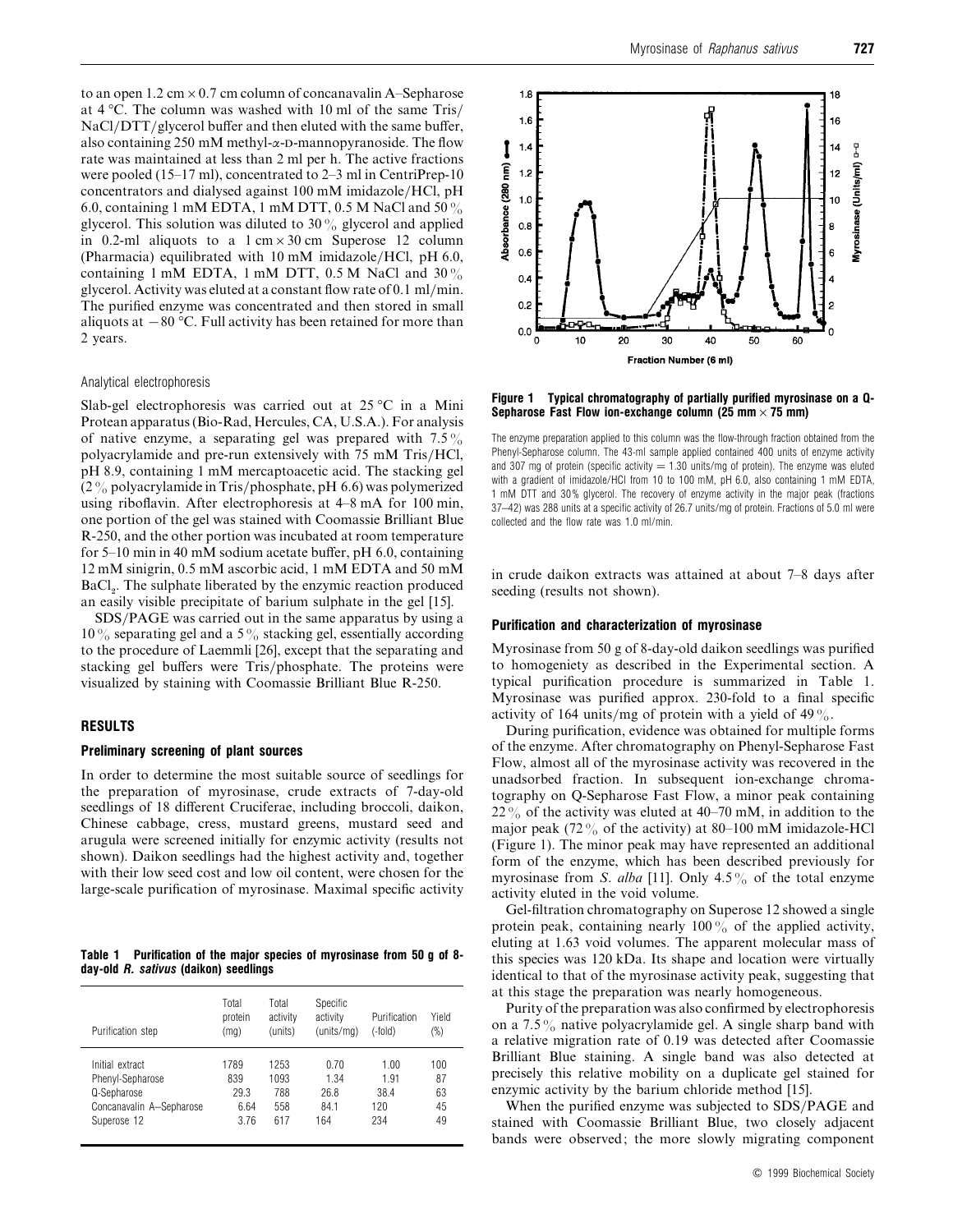

#### *Figure 2 SDS/PAGE of 3* **µ***g of purified myrosinase from 8-day-old daikon seedlings*

Details are described in the Experimental section. Standards were BSA (66 kDa), ovalbumin (45 kDa) and carbonic anhydrase (29 kDa).

(62 kDa) stained less intensely than the more rapidly migrating band (61 kDa; Figure 2).

# *Kinetic properties and activation by ascorbic acid*

In the absence of ascorbic acid, the purified enzyme hydrolysed sinigrin only very slowly, with a maximum velocity  $(V_{\text{max}})$  of 2.06  $\mu$ mol/min per mg of protein, as determined by Lineweaver– Burk plots; the rate of hydrolysis was related linearly to enzyme concentration (Figure 3). The Michaelis–Menten constant  $(K<sub>m</sub>)$ for sinigrin was 23  $\mu$ M in the absence of ascorbic acid.

In the presence of ascorbic acid, enzymic activity was enhanced greatly. With increasing ascorbic acid concentration, the slopes of the Lineweaver–Burk plots remained constant and the *y* intercept decreased (Figure 4); thus ascorbic acid increased both  $V_{\text{max}}$  and  $K_{\text{m}}$  values. The  $V_{\text{max}}$  rose to 215  $\mu$ mol/min per mg of protein and the  $K_{\text{m}}$  value to 250  $\mu$ M, at a near-saturating concentration (500  $\mu$ M) of ascorbic acid, when measured using an enzyme concentration of 0.093  $\mu$ g/ml.

In view of this unusual kinetic behaviour, it became essential to establish that the measured reaction velocities were strictly proportional to enzyme concentrations, irrespective of ascorbic acid concentration. When the assay was repeated with a range of enzyme concentrations (0.024, 0.048, 0.096 and 0.143  $\mu$ g/ml), the initial velocities under maximal activation by ascorbic acid  $(500 \,\mu M)$  were 8.9, 15.2, 25.6 and 40.0 nmol/min, respectively. Reaction velocity was therefore directly proportional to the enzyme concentration, with a calculated specific activity of  $280 \mu$ mol/min per mg of protein. The double-reciprocal plots for different concentrations of the enzyme all had the same *x* intercept, indicating that the  $K<sub>m</sub>$  value for sinigrin was also unaffected by enzyme concentration (Figure 5, with only the highest and lowest protein concentrations plotted). The reaction velocity was also proportional to enzyme concentration at ascorbic acid concentrations of 100 and 200  $\mu$ M. Table 2 presents a summary of the kinetic constants for the enzyme.

The order of addition of the activator and the substrate to the enzymic reaction did not change the magnitude of the activation. When ascorbic acid was added to a reaction already in progress. the rate increased rapidly and reached the same level as that attained by the addition of enzyme to a reaction mixture containing both ascorbic acid and sinigrin. Prior incubation of the enzyme with 500  $\mu$ M ascorbic acid for 5, 10 or 20 min in the



*Figure 3 K<sup>m</sup> and Vmax values for sinigrin determined with purified myrosinase in the absence of added ascorbic acid*

Double-reciprocal plots of initial velocity with respect to sinigrin concentration are shown. The quantities of purified myrosinase in the 1.0-ml assay system are indicated above each curve. Inset,  $V_{\text{max}}$  as a function of the amount of enzyme in the assay.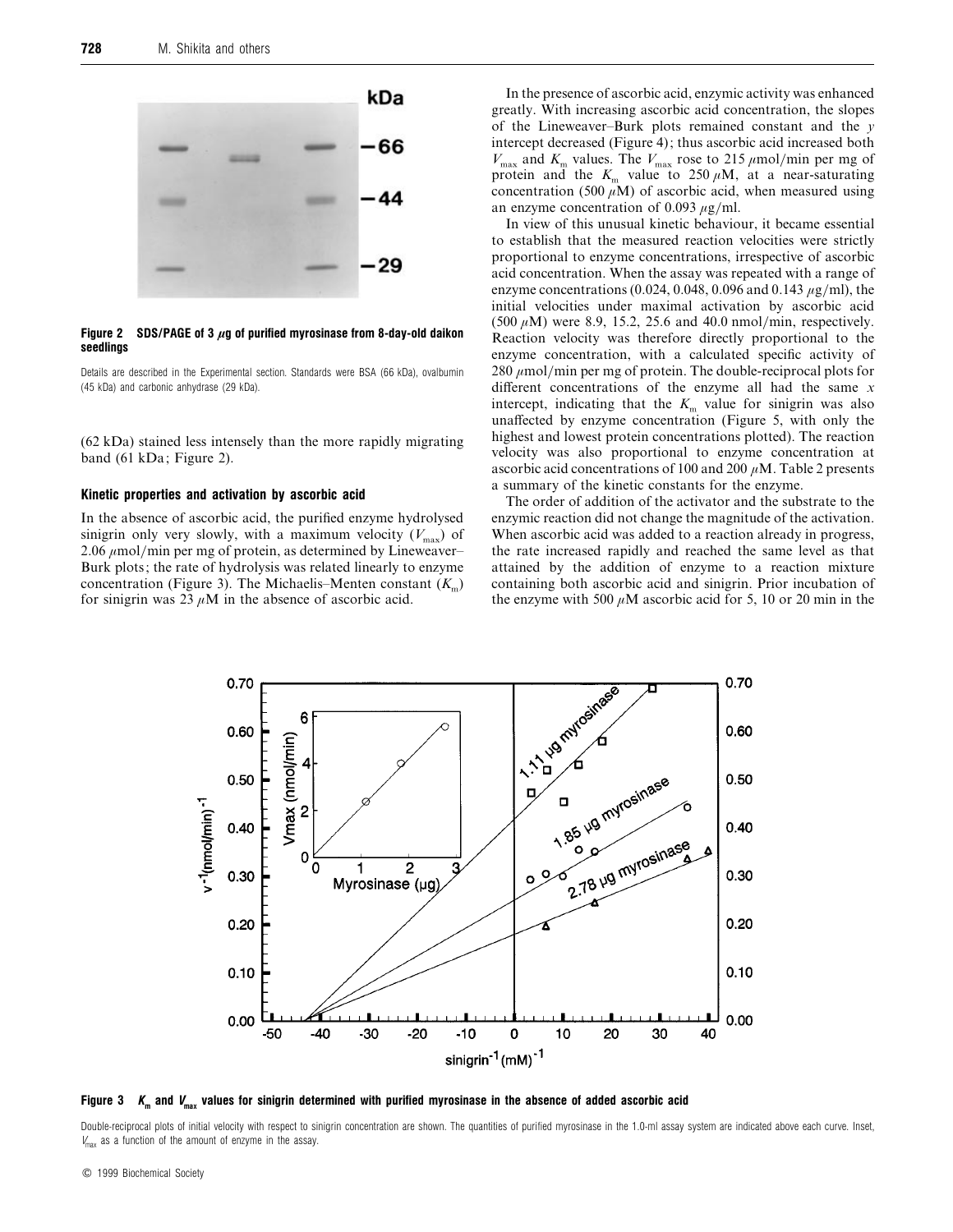

*Figure 4 Effect of ascorbic acid concentration on the K<sup>m</sup> and Vmax values for sinigrin in the myrosinase reaction*

The enzyme was incubated in a constant concentration of 0.093  $\mu$ g/ml with 60, 75, 100, 113, 150 or 300  $\mu$ M sinigrin in the presence of 50, 100, 200 or 500  $\mu$ M ascorbic acid. Inset,  $V_{\text{max}}/K_{\text{max}}$ ratio as a function of ascorbic acid concentration.



*Figure 5 Vmax under maximal activation by ascorbic acid as a function of enzyme concentration*

Myrosinase (0.024, 0.048, 0.096 or 0.143  $\mu$ g) was incubated in 1-ml assay solution containing 60, 75, 100, 150 or 300  $\mu$ M sinigrin and 100, 200 or 500  $\mu$ M ascorbic acid as indicated. For simplicity, only the data for the enzyme concentrations of 0.024 and 0.143  $\mu$ g/ml are presented here.

absence of sinigrin resulted in similar levels of activation. Furthermore, the size of the shoulder of the reaction curve (i.e. the small time-lag that occurs before the reaction proceeds linearly) was not affected by prior incubation with the activator.

The results shown in Figure 4 were replotted in order to estimate the concentration of ascorbic acid required for halfmaximum activation  $(K_a;$  Figure 6).  $K_a$  increased concomitantly

with  $V_{\text{max}}$ , rising from 41 to 55  $\mu$ M with sinigrin concentrations of 150 and 250  $\mu$ M (the  $K_m$  for sinigrin), respectively (Figure 6, inset). The ascorbic acid concentration of 500  $\mu$ M used in the routine assay was thus more than 10 times greater than the *<sup>K</sup>*<sup>a</sup> value.

Ascorbic acid concentrations greater than 500  $\mu$ M inhibited the enzyme; at 150  $\mu$ M sinigrin, the reaction velocities with 0.75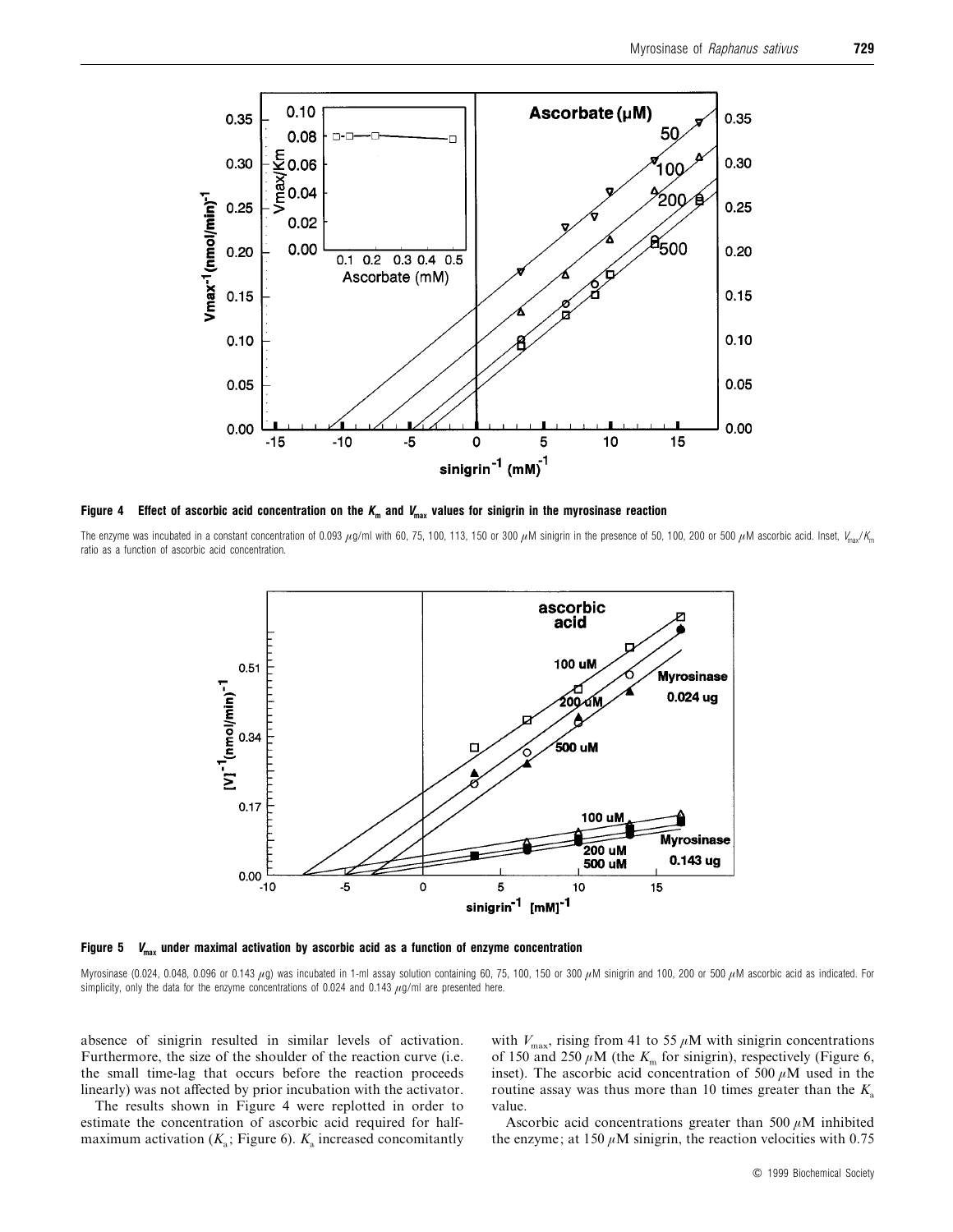*Table 2 Kinetic constants of purified daikon myrosinase in the absence and presence of ascorbic acid*

The  $k_{\text{cat}}$  calculation is based on a mean subunit mass of 61.5 kDa and the assumption that there is one active site per subunit.

| Treatment               | $n_{\rm m}$<br>$(\mu M)$ | $V_{\text{max}}$ ( $\mu$ mol/<br>min per mq) | $\frac{k_{\rm cat}}{\rm (s^{-1})}$ | $\frac{k_{\rm cat}/K_{\rm m}}{(\mu M^{-1} \cdot s^{-1})}$ |
|-------------------------|--------------------------|----------------------------------------------|------------------------------------|-----------------------------------------------------------|
| None                    | 23                       | 2.06                                         | 2.11                               | 0.09                                                      |
| Ascorbate (500 $\mu$ M) | 250                      | 280.0                                        | 287.0                              | 1.14                                                      |

and 1.0 mM ascorbic acid were 90 and 73 $\%$  of those with 500  $\mu$ M ascorbic acid. Sinigrin could not be used at saturating concentrations because of the high initial absorbance of the reaction mixture in the direct spectrophotometric assay.

The purified enzyme was tested for  $\beta$ -glucosidase activity, in both the presence and absence of ascorbate, by using the chromogenic substrate NPG. Low activity was observed in the absence of ascorbate, and the rate was stimulated slightly more than 2-fold by 500  $\mu$ M ascorbate (when the substrate concentration was 25 mM). However, the  $\beta$ -glucosidase rate at pH 8.5 was still only  $1.3\%$  of the rate of sinigrin hydrolysis at pH 6.0. The  $K_{\text{m}}$  and  $V_{\text{max}}$  values for the chromogenic substrate were 14.0 mM and 1.7  $\mu$ mol/min per mg of protein, respectively, in the absence of ascorbate. Both parameters increased several orders of magnitude in the presence of  $500 \mu M$  ascorbate, indicating that ascorbate also behaves as an uncompetitive activator of the  $\beta$ -glucosidase activity of this myrosinase (results not shown). The enzyme was inactive with the thioglucoside analogue of NPG.

#### *Product inhibition*

The products of the myrosinase reaction with sinigrin as substrate, i.e. sulphate, glucose and allyl isothiocyanate, were tested for their ability to inhibit enzymic activity. Based on Dixon plots, sulphate inhibited activity competitively with respect to both sinigrin (Figure 7, upper panel) and ascorbate (Figure 7, lower panel), with  $K_i$  values of 60 and 27 mM, respectively. These values are the averages of two independent assays for each substrate, i.e. 55 and 65 mM, and 26 and 27 mM, respectively. Glucose was only a very weak inhibitor, with a *K*<sub>i</sub> value above 1 M with respect to sinigrin (results not shown), and allyl isothiocyanate did not significantly inhibit activity at concentrations as high as 1 mM.

# *DISCUSSION*

*R*. *satius* seedlings (8-day-old) provided a convenient source for the purification of myrosinase because their high activity and low lipid content facilitated preparation of the initial extract. Although evidence was obtained for multiple forms of the enzyme, the myrosinase species purified here appears to be the major component of the enzymic activity that is extractable from vegetative tissue in a buffer without glycerol. It apparently belongs to the MA family of myrosinases described by Xue et al. [27].

The purified enzyme appears to be a glycoprotein, because it binds to concanavalin A–Sepharose in a manner similar to that described for other myrosinases [12,28]. Although the carbohydrate content of the purified enzyme was not determined, the sharpness of the bands observed on polyacrylamide gel electrophoresis suggests a low degree of protein glycosylation.

The native molecular mass of the purified enzyme was estimated to be 120 kDa, and it appeared to consist of two subunits, with molecular masses of 61 and 62 kDa. The difference in the apparent molecular masses of the two subunits may reflect differential glycosylation of two identical or similar polypeptides, because the larger peptide stained more weakly with Coomassie Brilliant Blue, which is known to stain glycoproteins less strongly



*Figure 6 Effect of sinigrin concentration on the ascorbic acid concentration required for half-maximal activation of myrosinase (Ka)*

The data shown in Figure 2 were replotted as double reciprocals of velocity with respect to ascorbic acid concentration. Inset, relationship between the *K*<sub>a</sub> and sinigrin concentration.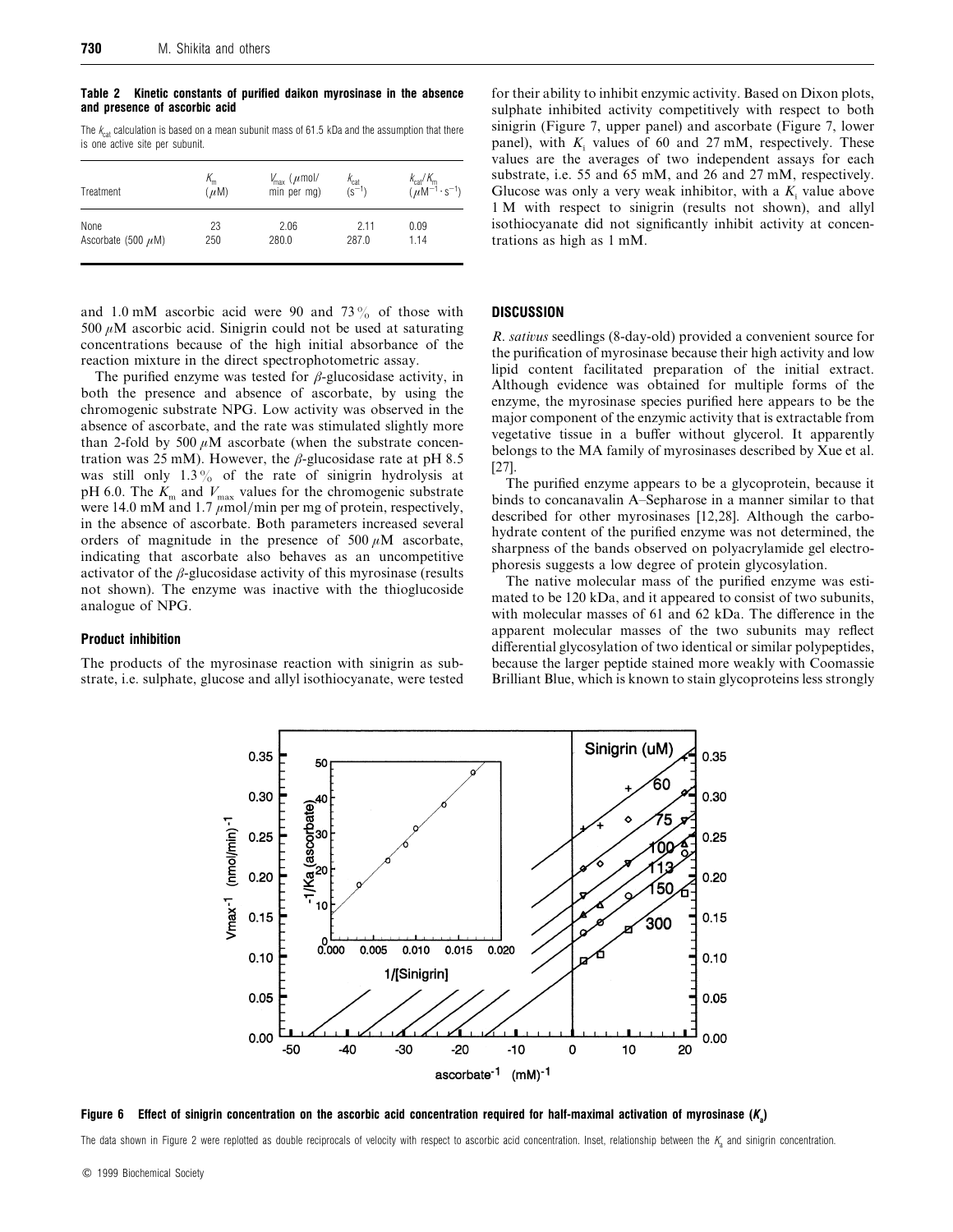

*Figure 7 Inhibition of myrosinase by sulphate under standard assay conditions*

Dixon plots of reciprocal initial velocity with respect to sulphate concentration with 65, 100 and 150  $\mu$ M sinigrin and 500  $\mu$ M ascorbate (upper panel) and concentrations of 30, 60 and 100  $\mu$ M abscorbate and 150  $\mu$ M sinigrin (lower panel).

than simple proteins. Myrosinases that have been purified from other plant sources, such as *S*. *alba* [11,19] and cress seedlings [13], have native and subunit molecular masses similar to those reported here for the daikon enzyme.

The purified enzyme has several interesting kinetic properties. Foremost among them is an almost absolute requirement for ascorbic acid. Ascorbate increased  $V_{\text{max}}$  from a basal unactivated level of 2.06 to a maximum of 280  $\mu$ mol/min per mg of protein and simultaneously increased the  $K<sub>m</sub>$  value for sinigrin from 23 to 250  $\mu$ M. We have named this unusual phenomenon 'uncompetitive activation', in analogy to 'uncompetitive inhibition', in which an inhibitor decreases  $V_{\text{max}}$  and  $K_{\text{max}}$  values in parallel. Two examples of uncompetitive inhibition are the inhibition of mammalian glucose-6-phosphate dehydrogenase by dehydroepiandrosterone [29] and the inhibition of *myo*-inositol monophosphatase by lithium [30]. The rarity of this type of inhibition has been ascribed to its potentially catastrophic consequences for a metabolic system [31]. Graphically, uncompetitive inhibition is characterized by parallel lines in double-reciprocal plots of velocity with respect to substrate concentration at different inhibitor concentrations. Because both  $K_{\rm m}$  and  $V_{\rm max}$  are decreased by a constant amount  $(1 + [I]/K_i)$ , the  $V_{\text{max}}/K_m$  ratio remains constant. Mechanistically, uncompetitive inhibition has been interpreted as requiring that the inhibitor binds only to the [ES]

transition state and not to the free enzyme, and that the [ESI] complex is inactive [32]. By analogy, uncompetitive activation would imply that the activator (A) binds only to the [ES] complex, and that only the [ESA] complex and not the [ES] complex is active. However, in the absence of ascorbate, myrosinase does exhibit low activity, and the  $V_{\text{max}}/K_{\text{m}}$  ratio is much lower. At present, this anomaly is not understood, and additional experiments are needed to clarify this property.

Most plant myrosinases are activated to some degree by ascorbate. Wilkinson and colleagues [33] reported a range of ascorbate concentrations of 0.7–5.0 mM for maximal activation of myrosinase in partially purified extracts of six crucifers. The enzyme from *S*. *alba* retains significant activity in the absence of ascorbate and is only activated by about 2–3-fold, whereas the enzymes from several other *Brassica* species show an 8–12-fold activation by ascorbate [23]. The enhancement of myrosinase activity by ascorbate is apparently not due to its action as a reducing agent, since the 2-*O*-methyl derivative is also active, although to a lesser degree than ascorbic acid itself [21]. Other reducing agents, such as 2-mercaptoethanol and DTT, do not stimulate activity [16]. Ohtsuru and Hata [22] cited spectroscopic evidence suggesting that the myrosinase purified from *B*. *juncea* is conformationally altered by the addition of ascorbic acid. Ettlinger and co-workers, however, concluded that ascorbic acid probably functions as a base or nucleophile [21].

The daikon myrosinase also exhibited  $\beta$ -glucosidase activity, and this property has also been reported for myrosinases from other sources [34,35]. However, the effect of ascorbate on the  $\beta$ glucosidase activity of other enzymes has been variable. Tsuruo and Hata [35] found that 1 mM ascorbate had no effect on the enzyme(s) from *B*. *juncea* seeds, whereas Durham and Poulton [34] reported a 2.6-fold stimulation of the activity from *Lepidium satium* seedlings by the same concentration of ascorbate, and this is similar to the present observations with the daikon enzyme.

Of the products of the myrosinase reaction, only sulphate inhibited activity significantly at the concentrations tested, whereas glucose was not a significant inhibitor, consistent with the work of Botti and co-workers [36]. The sulphate group on the glucosinolate molecule appears to be required for binding to the enzyme, because a desulphoglucosinolate (desulphoglucocapparin) was neither a substrate nor an inhibitor of the ascorbate-activated *S*. *alba* enzyme [21].

In summary, highly purified myrosinase has been obtained in large quantity and in good yield from 8-day-old seedlings of *R*. *satius*. Among the most interesting features of this enzyme is that its activity is linearly uncompetitively activated by ascorbic acid. More research will be required to elucidate the precise mechanism of this activation and its significance in the metabolism of glucosinolates in the intact plant.

These studies were supported by a Program Project grant (PO1 CA 44530) from the National Cancer Institute, Department of Health and Human Services, Bethesda, MD, U.S.A., and by the American Institute for Cancer Research. We thank Y. Zhang and K. Stephenson for assistance and A. Mildvan for helpful discussions on the nature of the observed uncompetitive activation.

# *REFERENCES*

- 1 Rosa, E. A. S., Heaney, R. K., Fenwick, G. R. and Portas, C. A. M. (1997) Hort. Rev. *19*, 99–215
- 2 Ettlinger, M. G. and Lundeen, A. J. (1956) J. Am. Chem. Soc. *78*, 4172–4173
- Heaney, R. K. and Fenwick, G. R. (1987) in Natural Toxicants in Foods: Progress and Prospects, Ellis Horwood Series in Food Science and Technology (Watson, D. H., ed.), pp. 76–109, Ellis Horwood, Chichester